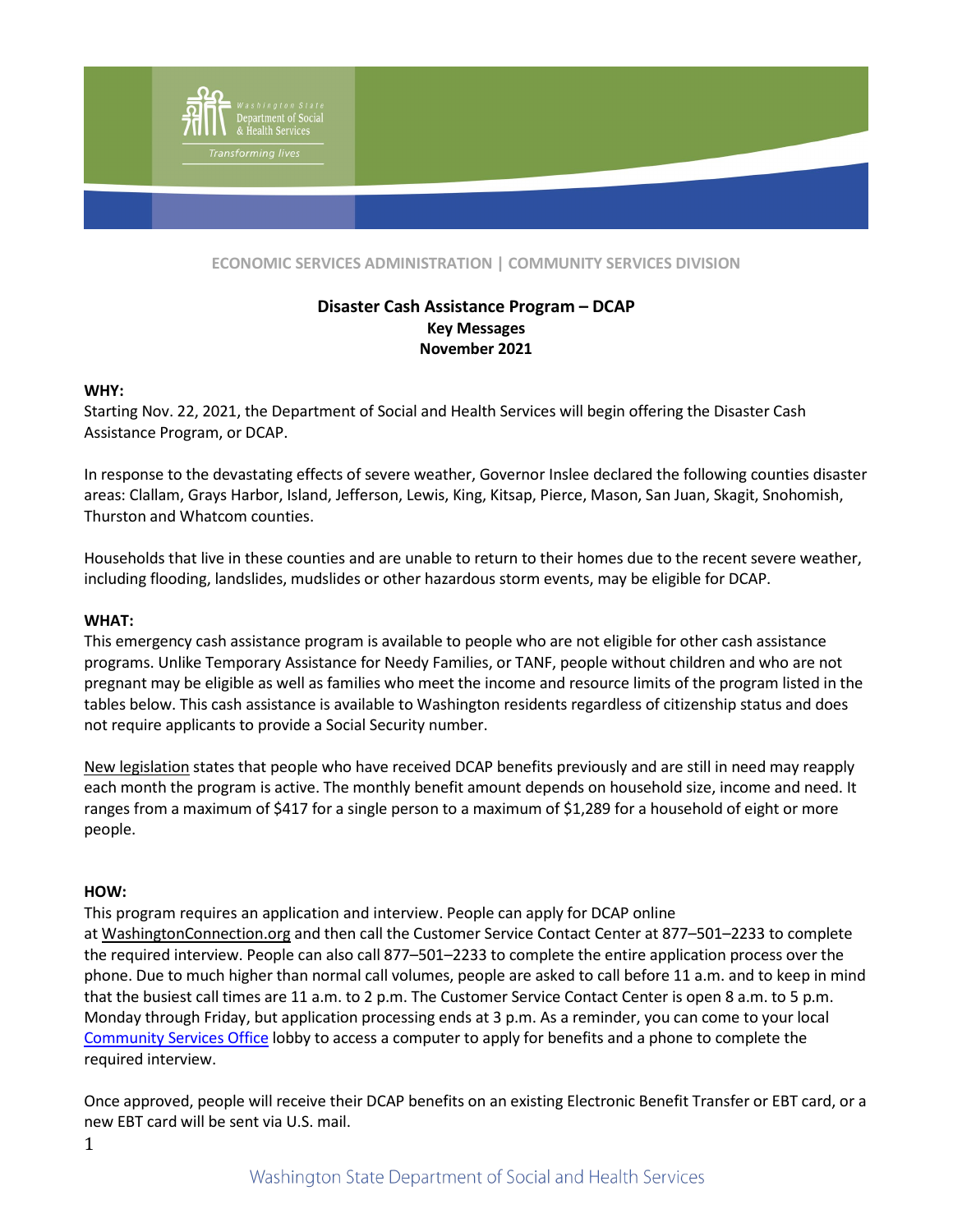

### **Who is eligible for Disaster Cash Assistance?**

In order to qualify for this assistance, your household must meet all of the following:

- Live in an area that has been declared a disaster.
- Be a resident of Washington state as defined in WAC [388-468-0005.](http://app.leg.wa.gov/WAC/default.aspx?cite=388-468-0005)
- Have net income under the limits in WAC [388-436-0050\(](http://app.leg.wa.gov/WAC/default.aspx?cite=388-436-0050)1).
- You or your family are not eligible for any other program that could meet your need as stated in WAC [388-436-0030.](http://app.leg.wa.gov/WAC/default.aspx?cite=388-436-0030)
- Demonstrate a financial need for emergency funds.

#### **How often can I get this help?**

Based on the current order from the governor, the DCAP program may be offered monthly. A new application and interview are required for each request during this time.

#### **How long will this program be available?**

This is a temporary program and is scheduled to end when the Governor's order expires on **Dec. 18, 2021.**

#### **Can I receive a DCAP cash benefit even if I don't have kids living with me?**

Yes.

## **Can I get DCAP and other cash programs at the same time?**

No. DCAP is for households in which no members qualify for other DSHS cash programs.

#### **What is the income limit for this program?**

The net income limit (after deductions) for all income expected in the month of application is based on your household size. See chart below:

| <b>Household Size</b> | <b>Income limit after</b> |
|-----------------------|---------------------------|
|                       | deductions                |
| $\mathbf{1}$          | \$375                     |
| $\overline{2}$        | \$475                     |
| 3                     | \$589                     |
| 4                     | \$694                     |
| 5                     | \$799                     |
| 6                     | \$908                     |
| $\overline{7}$        | \$1,049                   |
| 8+                    | \$1,160                   |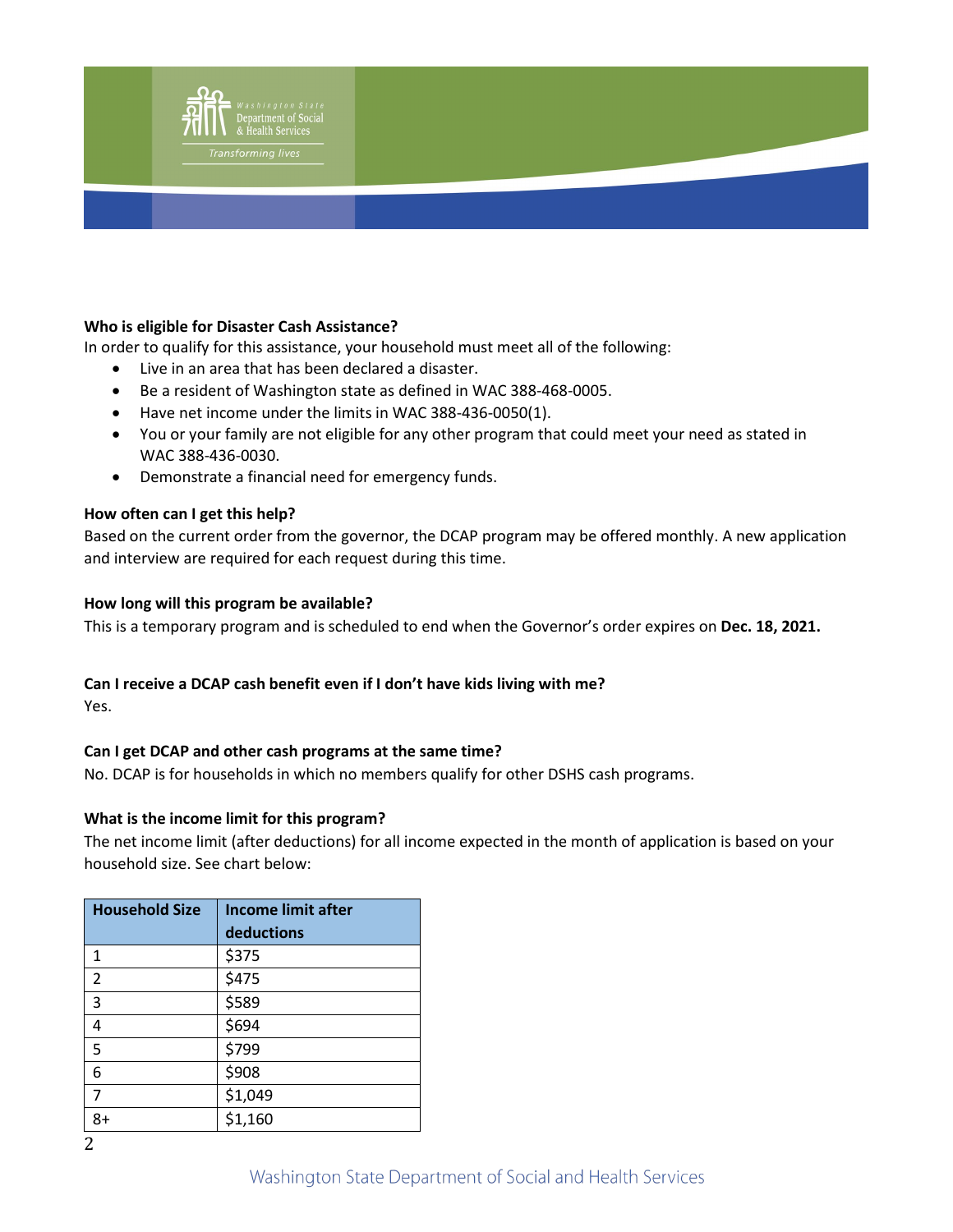

#### **Is there a resource limit for this program?**

Any resources that are available within 30 days are considered income except the following:

- A home as defined under WAC [388-470-0045.](http://app.leg.wa.gov/WAC/default.aspx?cite=388-470-0045)
- One vehicle, running and used regularly by the household, with an equity value not to exceed \$1,500.

### **What information do I need for my interview?**

During the interview, we'll discuss all income you expect for the month, what resources you have available, what deductions we can make and which expenses you need help with.

#### **What type of expenses can I get help with?**

DCAP covers the following types of needs: Shelter costs, utilities, clothing, minor medical care, household supplies and transportation costs for work. DCAP can also help with food, only if you aren't eligible for ongoing food benefits.

#### **What is the maximum DCAP benefit amount?**

The benefit amount depends on your household size, income and need. The maximum benefit is listed below:

| <b>Household Size</b> | <b>Maximum Benefit Amount</b> |
|-----------------------|-------------------------------|
| 1                     | \$417                         |
| $\overline{2}$        | \$528                         |
| $\overline{3}$        | \$654                         |
| 4                     | \$771                         |
| 5                     | \$888                         |
| 6                     | \$1,009                       |
| $\overline{7}$        | \$1,165                       |
| 8+                    | \$1,289                       |

## **Do I need to be a U.S. citizen? What if I do not have a Social Security number?**

You are not required to be a U.S. citizen or to have certain immigration status to receive DCAP. Any DCAP payment is excluded from the public charge test. You also are not required to provide a Social Security number to receive DCAP.

# **Will my immigration information be shared with federal immigration authorities (United States Citizenship and Immigration Services)?**

DSHS will not verify immigration information with USCIS for those who are only eligible for DCAP. Those individuals or families who are eligible for other cash or food assistance programs will have their immigration status verified by DSHS through the [SAVE system](https://www.uscis.gov/save) under its contract with USCIS.